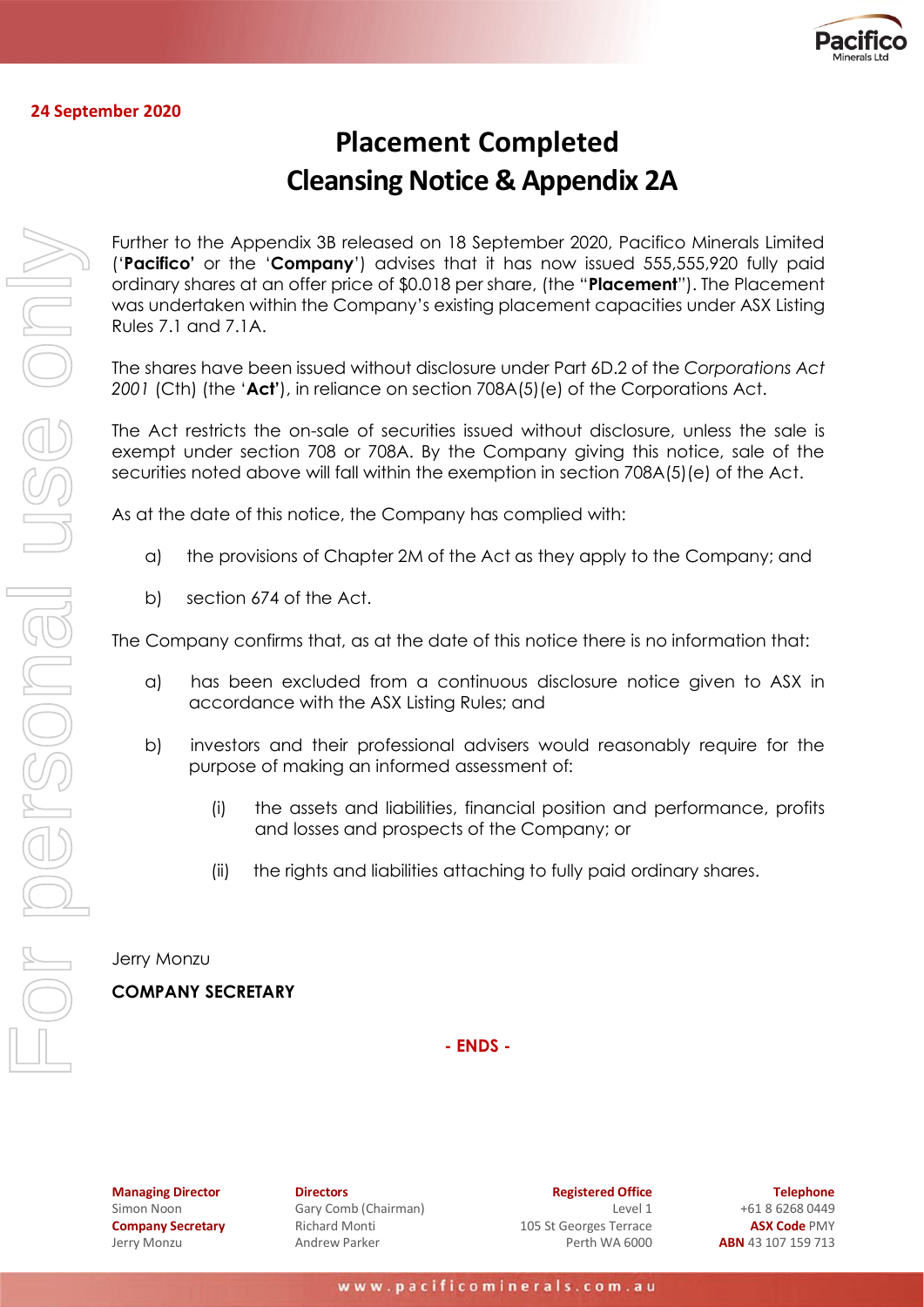# **Appendix 2A**

# **Application for quotation of +securities**

*Information or documents not available now must be given to ASX as soon as available. Information and documents given to ASX become ASX's property and may be made public.*

*If you are an entity incorporated outside Australia and you are seeking quotation of a new class of +securities other than CDIs, you will need to obtain and provide an International Securities Identification Number (ISIN) for that class. Further information on the requirement for the notification of an ISIN is available from the Create Online Forms page. ASX is unable to create the new ISIN for non-Australian issuers.* 

*\*Denotes minimum information required for first lodgement of this form, with exceptions provided in specific notes for certain questions. The balance of the information, where applicable, must be provided as soon as reasonably practicable by the entity.*

## Part 1 – Entity and announcement details

| Question<br>no   | Question                                                                                                                                                                                                                                       | <b>Answer</b>                                                                                                                            |
|------------------|------------------------------------------------------------------------------------------------------------------------------------------------------------------------------------------------------------------------------------------------|------------------------------------------------------------------------------------------------------------------------------------------|
| 1.1              | *Name of entity                                                                                                                                                                                                                                | <b>Pacifico Minerals Limited</b>                                                                                                         |
|                  | We (the entity here named) apply for<br>+quotation of the following +securities and<br>agree to the matters set out in<br>Appendix 2A of the ASX Listing Rules. <sup>1</sup>                                                                   |                                                                                                                                          |
| 1.2              | *Registration type and number<br>Please supply your ABN, ARSN, ARBN, ACN or<br>another registration type and number (if you supply<br>another registration type, please specify both the type<br>of registration and the registration number). | 107 159 713                                                                                                                              |
| 1.3              | *ASX issuer code                                                                                                                                                                                                                               | <b>PMY</b>                                                                                                                               |
| 1.4              | *This announcement is<br>Tick whichever is applicable.                                                                                                                                                                                         | A new announcement<br>H<br>An update/amendment to a previous<br>⊠<br>announcement<br>$\Box$ A cancellation of a previous<br>announcement |
| 1.4a             | *Reason for update<br>Mandatory only if "Update" ticked in Q1.4 above. A<br>reason must be provided for an update.                                                                                                                             | Competition of Placement the subject of the<br>Announcement on 18 September and the<br>lodgement the Appendix 3B of the same<br>date.    |
| 1.4 <sub>b</sub> | *Date of previous announcement to this<br>update<br>Mandatory only if "Update" ticked in Q1.4 above.                                                                                                                                           | 18 September 2020                                                                                                                        |
| 1.4c             | *Reason for cancellation<br>Mandatory only if "Cancellation" ticked in Q1.4 above.                                                                                                                                                             | N/A                                                                                                                                      |

Appendix 2A of the Listing Rules includes a warranty that an offer of the securities for sale within 12 months after their issue will not require disclosure under section 707(3) or 1012C(6) of the Corporations Act. If the securities to be quoted have been issued by way of a pro rata offer, to give this warranty, you will generally need to have lodged a cleansing notice with ASX under section 708AA(2)(f) or 1012DAA(2)(f) of the Corporations Act within 24 hours before the securities are offered (see ASIC Regulatory Guide 189 *Disclosure relief for rights issues*). If in doubt, please consult your legal adviser.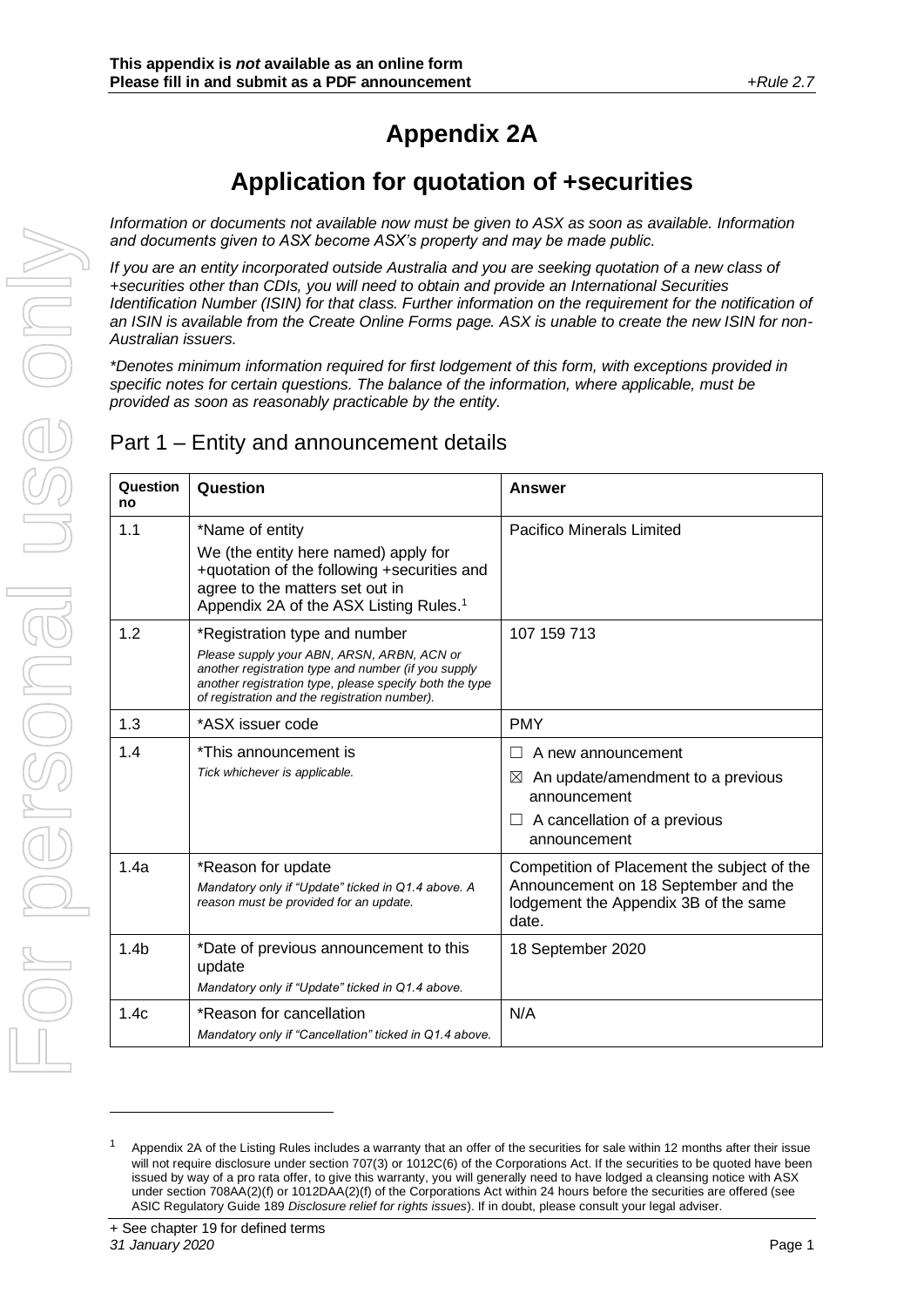| 1.4d | *Date of previous announcement to this<br>cancellation<br>Mandatory only if "Cancellation" ticked in Q1.4 above. | N/A               |
|------|------------------------------------------------------------------------------------------------------------------|-------------------|
| 1.5  | *Date of this announcement                                                                                       | 24 September 2020 |

# Part 2 – Type of issue

| Question<br>No. | Question                                                                                                                                                                                                                                                                                                | <b>Answer</b>                                                                                                                                                                                           |
|-----------------|---------------------------------------------------------------------------------------------------------------------------------------------------------------------------------------------------------------------------------------------------------------------------------------------------------|---------------------------------------------------------------------------------------------------------------------------------------------------------------------------------------------------------|
| 2.1             | *The +securities to be quoted are:<br>Select whichever item is applicable.<br>If you wish to apply for quotation of different types of                                                                                                                                                                  | Being issued as part of a transaction or<br>$\boxtimes$<br>transactions previously announced to<br>the market in an Appendix 3B                                                                         |
|                 | issues of securities, please complete a separate<br>Appendix 2A for each type of issue.                                                                                                                                                                                                                 | $\Box$ Being issued under a +dividend or<br>distribution plan                                                                                                                                           |
|                 |                                                                                                                                                                                                                                                                                                         | $\Box$ Being issued as a result of options<br>being exercised or other +convertible<br>securities being converted                                                                                       |
|                 |                                                                                                                                                                                                                                                                                                         | $\Box$ Unquoted partly paid +securities that<br>have been paid up and are now quoted<br>fully paid +securities                                                                                          |
|                 |                                                                                                                                                                                                                                                                                                         | $\Box$ +Restricted securities where the escrow<br>period has expired or is about to expire                                                                                                              |
|                 |                                                                                                                                                                                                                                                                                                         | $\Box$ +Securities previously issued under an<br>+employee incentive scheme where the<br>restrictions on transfer have ceased or<br>are about to cease                                                  |
|                 |                                                                                                                                                                                                                                                                                                         | $\Box$ +Securities issued under an +employee<br>incentive scheme that are not subject to<br>a restriction on transfer or that are to be<br>quoted notwithstanding there is a<br>restriction on transfer |
|                 |                                                                                                                                                                                                                                                                                                         | $\Box$ Other                                                                                                                                                                                            |
| 2.2a.1          | *Date of Appendix 3B notifying the market<br>of the proposed issue of +securities for<br>which quotation is now being sought<br>Answer this question if your response to Q2.1 is "Being<br>issued as part of a transaction or transactions<br>previously announced to the market in an Appendix<br>3B'' | 18 September 2020                                                                                                                                                                                       |
| 2.2a.2          | *Are there any further issues of +securities<br>yet to take place to complete the<br>transaction(s) referred to in the<br>Appendix 3B?                                                                                                                                                                  | Yes                                                                                                                                                                                                     |
|                 | Answer this question if your response to Q2.1 is "Being<br>issued as part of a transaction or transactions<br>previously announced to the market in an Appendix<br>3B".                                                                                                                                 |                                                                                                                                                                                                         |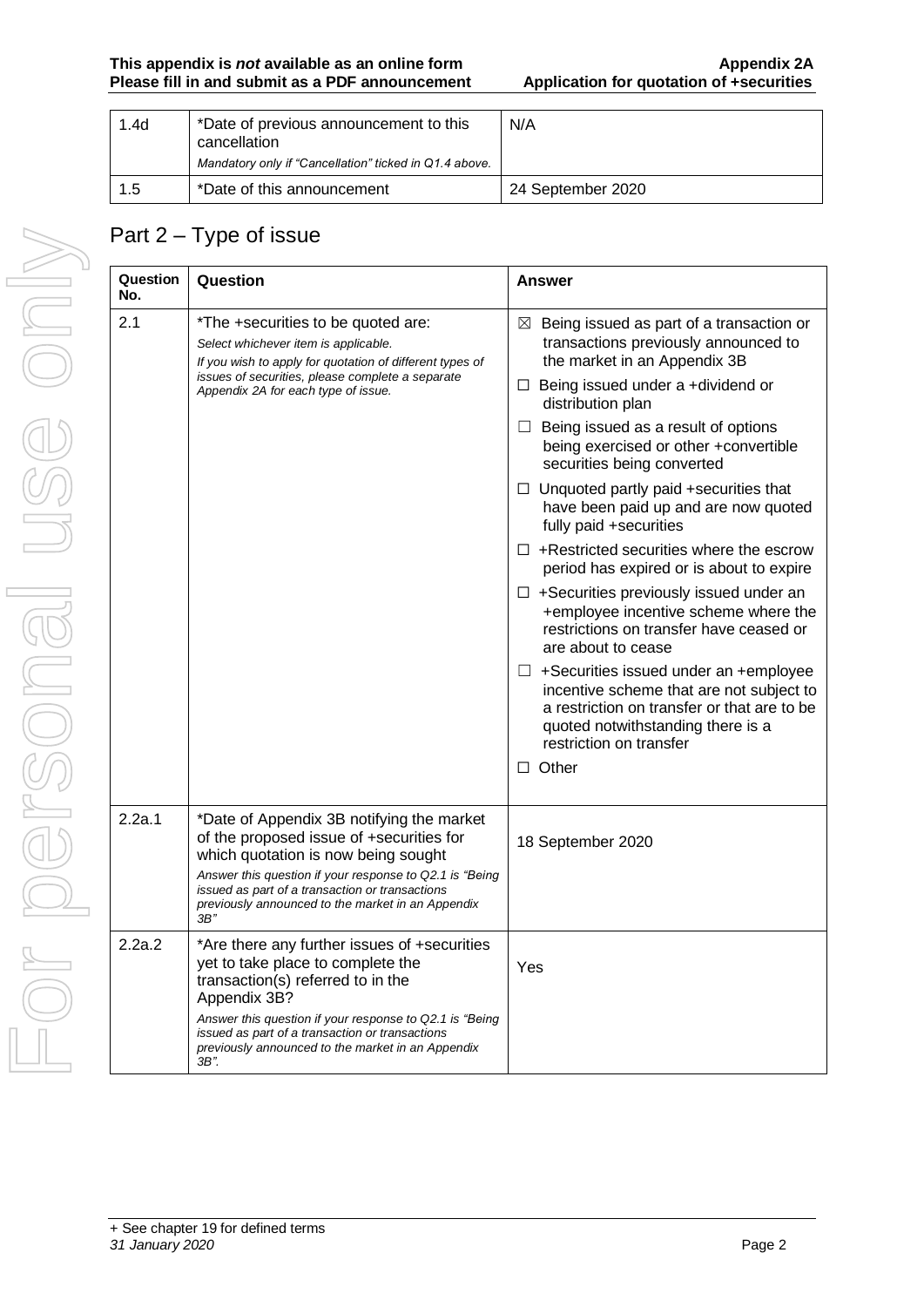| 2.2a.2.1           | *Please provide details of the further issues<br>of +securities yet to take place to complete<br>the transaction(s) referred to in the<br>Appendix 3B<br>Answer this question if your response to Q2.1 is "Being<br>issued as part of a transaction or transactions<br>previously announced to the market in an Appendix<br>3B" and your response to Q2.2a.2 is "Yes".<br>Please provide details of the proposed dates and<br>number of securities for the further issues. This may<br>be the case, for example, if the Appendix 3B related to<br>an accelerated pro rata offer with an institutional<br>component being quoted on one date and a retail<br>component being quoted on a later date.                                                                                                                                                                                                              | The Company also announced a Share<br>Purchase Plan (SPP) Offer, where the<br>Company may issue up to 111,111,111<br>ordinary fully paid shares to eligible<br>shareholders. The Board of Pacifico<br>Minerals retains the absolute right to scale<br>back or close the Offer early. |
|--------------------|------------------------------------------------------------------------------------------------------------------------------------------------------------------------------------------------------------------------------------------------------------------------------------------------------------------------------------------------------------------------------------------------------------------------------------------------------------------------------------------------------------------------------------------------------------------------------------------------------------------------------------------------------------------------------------------------------------------------------------------------------------------------------------------------------------------------------------------------------------------------------------------------------------------|--------------------------------------------------------------------------------------------------------------------------------------------------------------------------------------------------------------------------------------------------------------------------------------|
| 2.2 <sub>b.1</sub> | *Date of Appendix 3A.1 lodged with ASX in<br>relation to the underlying +dividend or<br>distribution<br>Answer this question if your response to Q2.1 is "Being<br>issued under a dividend or distribution plan".                                                                                                                                                                                                                                                                                                                                                                                                                                                                                                                                                                                                                                                                                                | N/A                                                                                                                                                                                                                                                                                  |
| 2.2 <sub>b.2</sub> | *Does the +dividend or distribution plan<br>meet the requirement of listing rule 7.2<br>exception 4 that it does not impose a limit<br>on participation?<br>Answer this question if your response to Q2.1 is "Being"<br>issued under a dividend or distribution plan".<br>Note: Exception 4 only applies where security holders<br>are able to elect to receive all of their dividend or<br>distribution as securities. For example, Exception 4<br>would not apply in the following circumstances: 1) The<br>entity has specified a dollar limit on the level of<br>participation e.g. security holders can only participate<br>to a maximum value of \$x in respect of their<br>entitlement, or 2) The entity has specified a maximum<br>number of securities that can participate in the plan<br>e.g. security holders can only receive securities in lieu<br>of dividend payable for x number of securities. | N/A                                                                                                                                                                                                                                                                                  |
| 2.2c.1             | Please state the number and type of<br>options that were exercised or other<br>+convertible securities that were converted<br>(including their ASX security code)<br>Answer this question if your response to Q2.1 is "Being<br>issued as a result of options being exercised or other<br>convertible securities being converted".                                                                                                                                                                                                                                                                                                                                                                                                                                                                                                                                                                               | N/A                                                                                                                                                                                                                                                                                  |
| 2.2c.2             | And the date the options were exercised or<br>other +convertible securities were<br>converted<br>Answer this question if your response to Q2.1 is "Being"<br>issued as a result of options being exercised or other<br>convertible securities being converted".<br>Note: If this occurred over a range of dates, enter the<br>date the last of the options was exercised or<br>convertible securities was converted.                                                                                                                                                                                                                                                                                                                                                                                                                                                                                             | N/A                                                                                                                                                                                                                                                                                  |
| 2.2d.1             | Please state the number and type of partly<br>paid +securities (including their ASX<br>security code) that were fully paid up<br>Answer this question if your response to Q2.1 is<br>"Unquoted partly paid securities that have been paid<br>up and are now quoted fully paid securities".                                                                                                                                                                                                                                                                                                                                                                                                                                                                                                                                                                                                                       | N/A                                                                                                                                                                                                                                                                                  |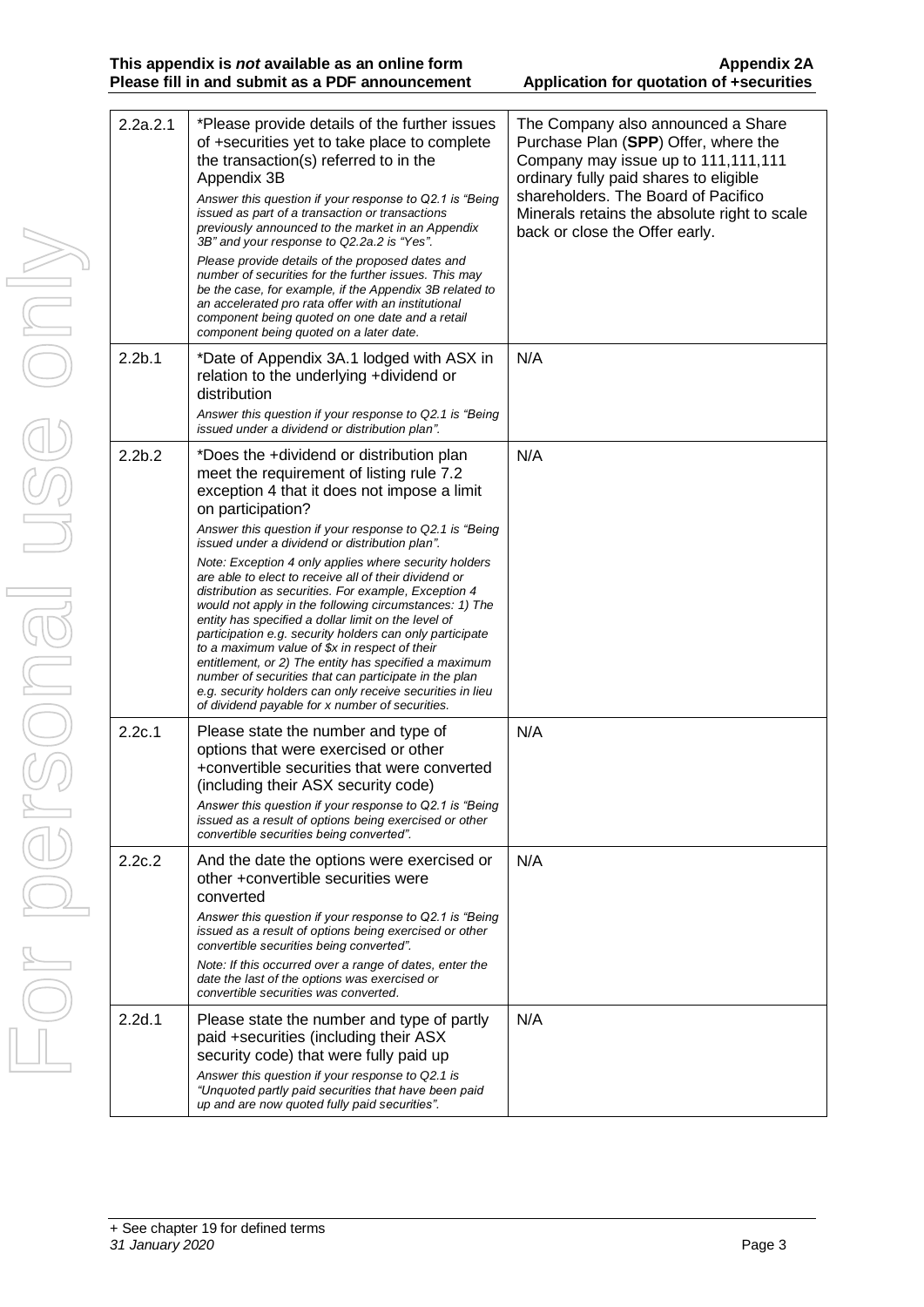#### **This appendix is** *not* **available as an online form Appendix 2A Please fill in and submit as a PDF announcement**

 $\vert$  2.2d.2  $\vert$  And the date the  $\vert$  securities were fully paid

N/A

|        | up<br>Answer this question if your response to Q2.1 is<br>"Unquoted partly paid securities that have been paid<br>up and are now quoted fully paid securities".<br>Note: If this occurred over a range of dates, enter the<br>date the last of the securities was fully paid up.                                                                                                             |     |
|--------|----------------------------------------------------------------------------------------------------------------------------------------------------------------------------------------------------------------------------------------------------------------------------------------------------------------------------------------------------------------------------------------------|-----|
| 2.2e.1 | Please state the number and type of<br>+restricted securities (including their ASX<br>security code) where the escrow period has<br>expired or is about to expire<br>Answer this question if your response to Q2.1 is                                                                                                                                                                        | N/A |
|        | "Restricted securities where the escrow period has<br>expired or is about to expire".                                                                                                                                                                                                                                                                                                        |     |
| 2.2e.2 | And the date the escrow restrictions have<br>ceased or will cease                                                                                                                                                                                                                                                                                                                            | N/A |
|        | Answer this question if your response to Q2.1 is<br>"Restricted securities where the escrow period has<br>expired or is about to expire".                                                                                                                                                                                                                                                    |     |
|        | Note: If this occurred over a range of dates, enter the<br>date the last of the escrow restrictions has ceased or<br>will cease.                                                                                                                                                                                                                                                             |     |
| 2.2f.1 | Please state the number and type of<br>+securities (including their ASX security<br>code) previously issued under the<br>+employee incentive scheme where the<br>restrictions on transfer have ceased or are<br>about to cease<br>Answer this question if your response to Q2.1 is<br>"Securities previously issued under an employee<br>incentive scheme where the restrictions on transfer | N/A |
| 2.2f.2 | have ceased or are about to cease".<br>And the date the restrictions on transfer                                                                                                                                                                                                                                                                                                             | N/A |
|        | have ceased or will cease:<br>Answer this question if your response to Q2.1 is<br>"Securities previously issued under an employee<br>incentive scheme where the restrictions on transfer<br>have ceased or are about to cease".<br>Note: If this occurred over a range of dates, enter the<br>date the last of the restrictions on transfer has ceased<br>or will cease.                     |     |
| 2.2g.1 | Please state the number and type of<br>+securities (including their ASX security<br>code) issued under an +employee incentive<br>scheme that are not subject to a restriction<br>on transfer or that are to be quoted<br>notwithstanding there is a restriction on<br>transfer<br>Answer this question if your response to Q2.1 is                                                           | N/A |
|        | "Securities issued under an employee incentive<br>scheme that are not subject to a restriction on transfer<br>or that are to be quoted notwithstanding there is a<br>restriction on transfer".                                                                                                                                                                                               |     |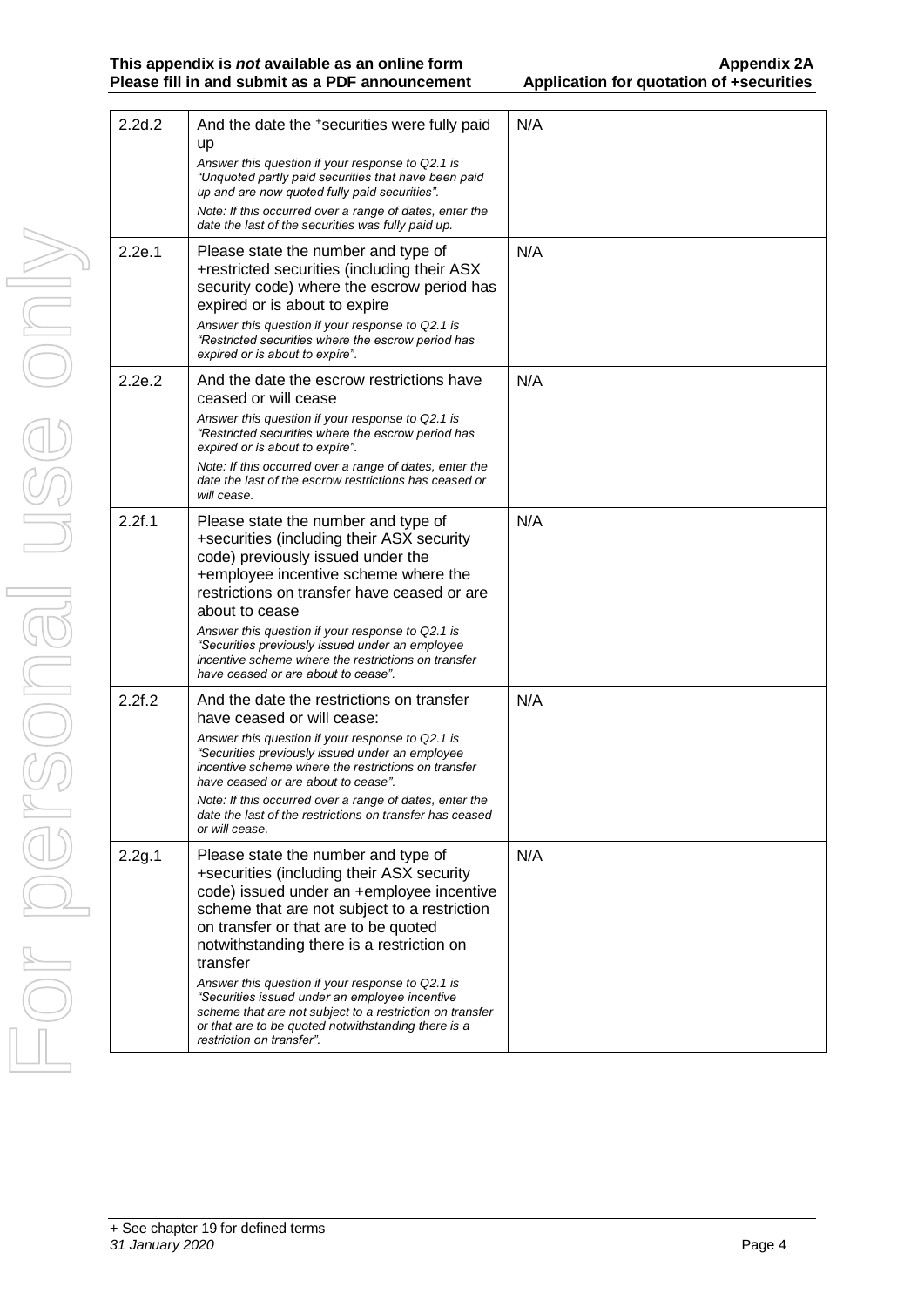| 2.2g.2   | *Please attach a document or provide<br>details of a URL link for a document lodged<br>with ASX detailing the terms of the<br>+employee incentive scheme or a summary<br>of the terms.<br>Answer this question if your response to Q2.1 is<br>"Securities issued under an employee incentive<br>scheme that are not subject to a restriction on transfer<br>or that are to be quoted notwithstanding there is a<br>restriction on transfer". |                                                                                                                                                                                                                                                                                                                                                                                                                                                                                                                                                                                                                                                                                                    | N/A                                |                                                                                                                                                                                                                                                                                                                                                                                                                                                                                                            |
|----------|----------------------------------------------------------------------------------------------------------------------------------------------------------------------------------------------------------------------------------------------------------------------------------------------------------------------------------------------------------------------------------------------------------------------------------------------|----------------------------------------------------------------------------------------------------------------------------------------------------------------------------------------------------------------------------------------------------------------------------------------------------------------------------------------------------------------------------------------------------------------------------------------------------------------------------------------------------------------------------------------------------------------------------------------------------------------------------------------------------------------------------------------------------|------------------------------------|------------------------------------------------------------------------------------------------------------------------------------------------------------------------------------------------------------------------------------------------------------------------------------------------------------------------------------------------------------------------------------------------------------------------------------------------------------------------------------------------------------|
| 2.2g.3   | *Are any of these +securities being issued<br>to +key management personnel (KMP) or<br>an +associate<br>Answer this question if your response to Q2.1 is<br>"Securities issued under an employee incentive<br>scheme that are not subject to a restriction on transfer<br>or that are to be quoted notwithstanding there is a<br>restriction on transfer".                                                                                   |                                                                                                                                                                                                                                                                                                                                                                                                                                                                                                                                                                                                                                                                                                    | N/A                                |                                                                                                                                                                                                                                                                                                                                                                                                                                                                                                            |
| 2.2g.3.a | registered holder".                                                                                                                                                                                                                                                                                                                                                                                                                          | *Provide details of the recipients and the number of +securities issued to each of them.<br>Answer this question if your response to Q2.1 is "Securities issued under an employee incentive scheme that are<br>not subject to a restriction on transfer or that are to be quoted notwithstanding there is a restriction on transfer"<br>and your response to Q2.2g.3 is "Yes". Repeat the detail in the table below for each KMP involved in the issue. If<br>the securities are being issued to the KMP, repeat the name of the KMP or insert "Same" in "Name of registered<br>holder". If the securities are being issued to an associate of a KMP, insert the name of the associate in "Name of |                                    |                                                                                                                                                                                                                                                                                                                                                                                                                                                                                                            |
|          | Name of KMP                                                                                                                                                                                                                                                                                                                                                                                                                                  | Name of registered holder                                                                                                                                                                                                                                                                                                                                                                                                                                                                                                                                                                                                                                                                          |                                    | Number of +securities                                                                                                                                                                                                                                                                                                                                                                                                                                                                                      |
| 2.2h.1   | *The purpose(s) for which the entity is<br>issuing the +securities is:<br>Answer this question if your response to Q2.1 is<br>"Other".<br>You may select one or more of the items in the list.                                                                                                                                                                                                                                               |                                                                                                                                                                                                                                                                                                                                                                                                                                                                                                                                                                                                                                                                                                    | $\Box$<br>⊠<br>Additional details: | To raise additional working capital<br>To fund the retirement of debt<br>To pay for the acquisition of an asset<br>[provide details below]<br>To pay for services rendered<br>[provide details below]<br>Other [provide details below]<br>Placement and SPP funds are being used<br>by the Company to start the Definitive<br>Feasibility Study, progress development of<br>its Sorby Hills Lead - Silver - Zinc Project<br>in WA, as well as for general working<br>capital requirements and offer costs. |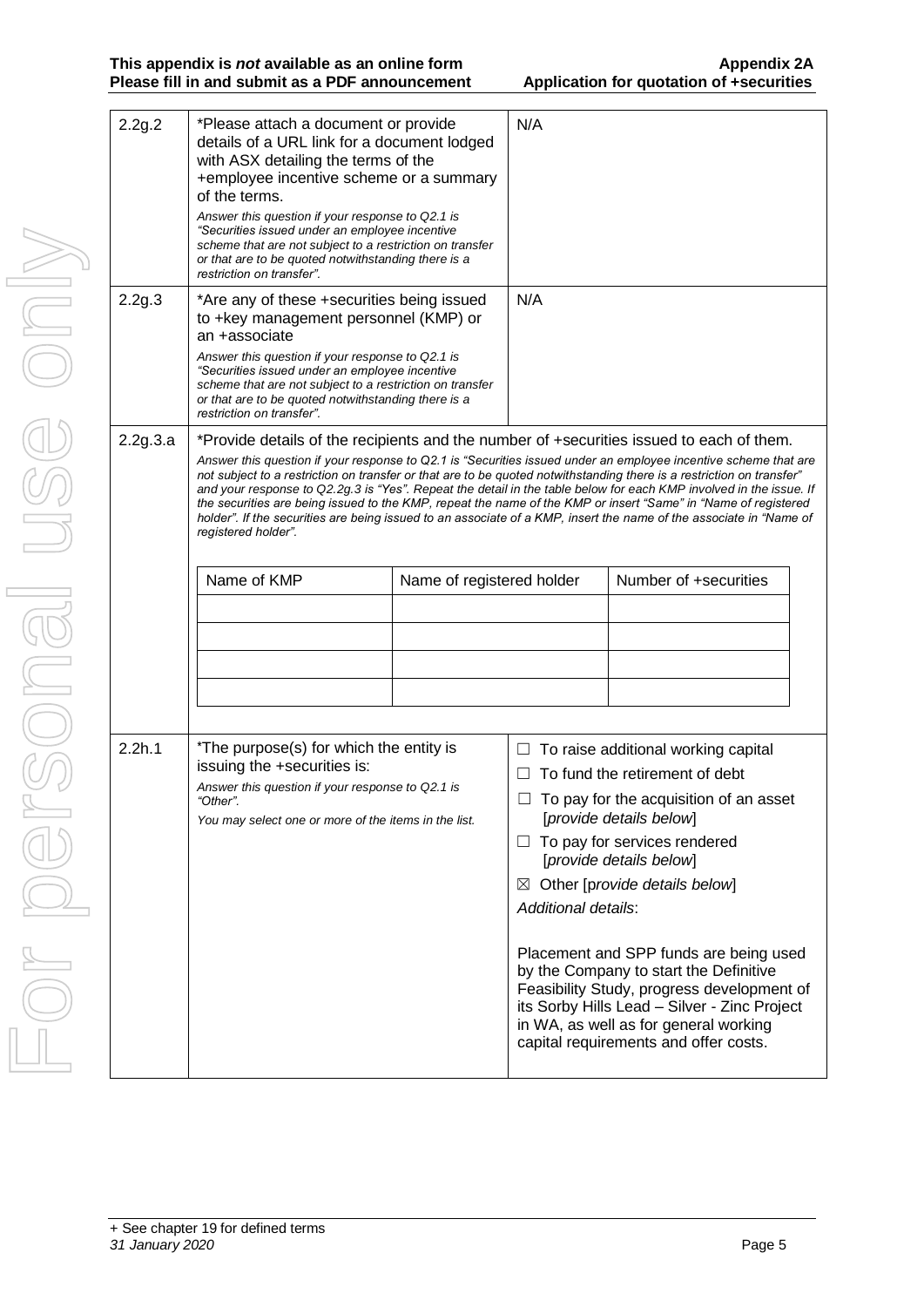| 2.2h.2 | *Please provide any further information<br>needed to understand the circumstances in<br>which you are applying to have these<br>+securities quoted on ASX, including (if<br>applicable) why the issue of the +securities<br>has not been previously announced to the<br>market in an Appendix 3B<br>You must answer this question if your response to<br>Q2.1 is "Other". If there is no other information to<br>provide, please answer "Not applicable" or "N/A". | N/A                                                                                                                                                                        |
|--------|--------------------------------------------------------------------------------------------------------------------------------------------------------------------------------------------------------------------------------------------------------------------------------------------------------------------------------------------------------------------------------------------------------------------------------------------------------------------|----------------------------------------------------------------------------------------------------------------------------------------------------------------------------|
| 2.2i   | *Are these +securities being offered under<br>a +disclosure document or +PDS?<br>Answer this question if your response to Q2.1 is any<br>option other than "Being issued as part of a transaction<br>or transactions previously announced to the market in<br>an Appendix 3B".                                                                                                                                                                                     | No                                                                                                                                                                         |
| 2.2i.1 | *Date of +disclosure document or +PDS?<br>Answer this question if your response to Q2.1 is any<br>option other than "Being issued as part of a transaction<br>or transactions previously announced to the market in<br>an Appendix 3B" and your response to Q2.2i is "Yes".<br>Under the Corporations Act, the entity must apply for<br>quotation of the securities within 7 days of the date of<br>the disclosure document or PDS.                                | N/A                                                                                                                                                                        |
| 2.3    | *The +securities to be quoted are:<br>Tick whichever is applicable                                                                                                                                                                                                                                                                                                                                                                                                 | Additional +securities in a class that is<br>⊠<br>already quoted on ASX ("existing<br>class")<br>New +securities in a class that is not yet<br>quoted on ASX ("new class") |

### Part 3A – number and type of +securities to be quoted (existing class or new class) where issue has previously been notified to ASX in an Appendix 3B

*Answer the questions in this Part if your response to Q2.1 is "Being issued as part of a transaction or transactions previously announced to the market in an Appendix 3B" and your response to Q2.3 is "existing class" or "new class".*

| Question<br>No. | Question                            | Answer      |
|-----------------|-------------------------------------|-------------|
| 3A.1            | *ASX security code & description    | <b>PMY</b>  |
| 3A.2            | *Number of +securities to be quoted | 555,555,920 |

### Part 3B – number and type of +securities to be quoted (existing class) where issue has not previously been notified to ASX in an Appendix 3B

*Answer the questions in this Part if your response to Q2.1 is anything other than "Being issued as part of a transaction or transactions previously announced to the market in an Appendix 3B" and your response to Q2.3 is "existing class".*

| No.  | Question   Question | Answer |
|------|---------------------|--------|
| 3B.1 |                     |        |
| 3B.2 |                     |        |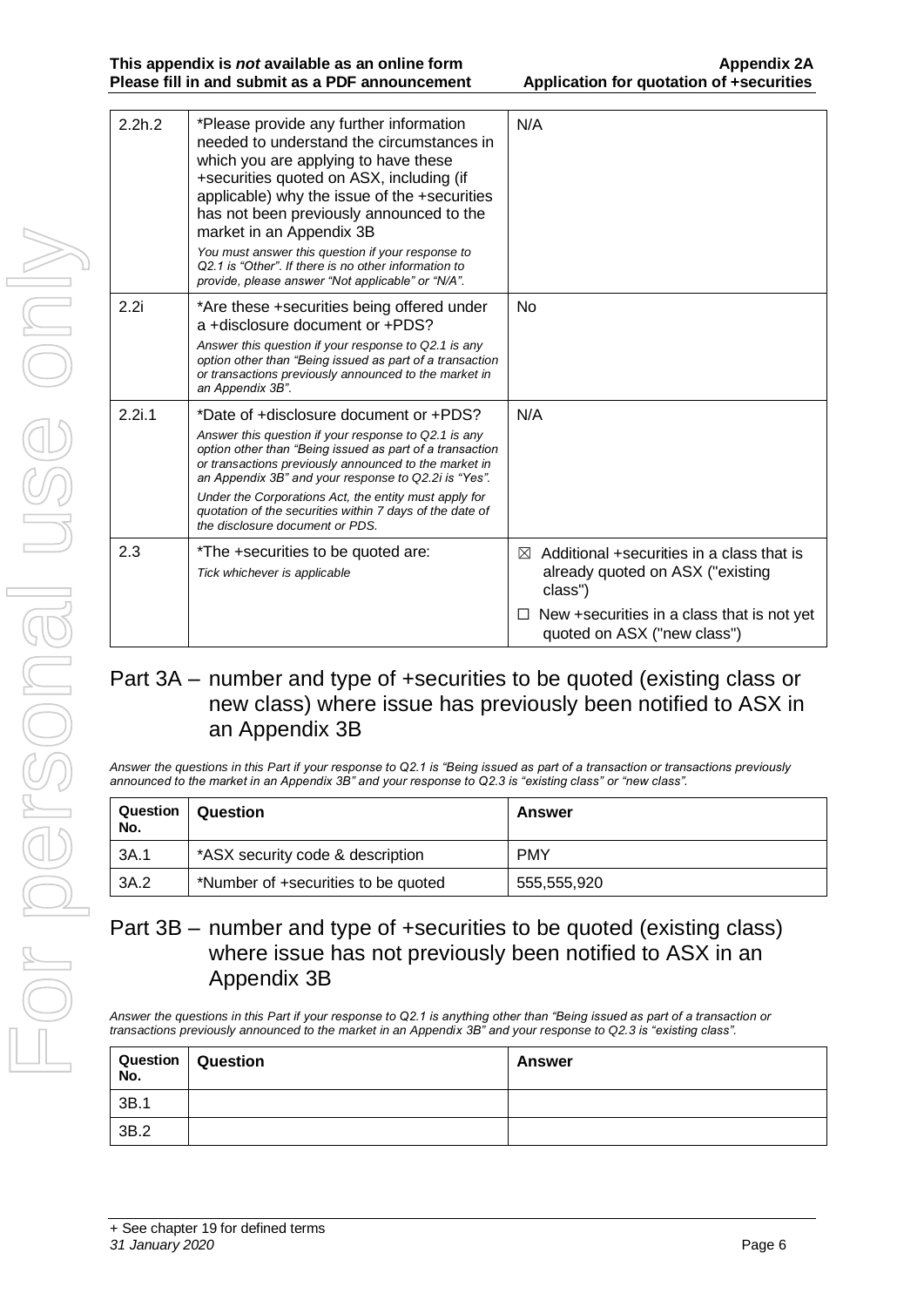| 3B.3a | *Will the +securities to be quoted rank<br>equally in all respects from their issue date<br>with the existing issued +securities in that<br>class?                                                                                                                                                                                                                                                                                                                                                                                                                                                           | Yes |
|-------|--------------------------------------------------------------------------------------------------------------------------------------------------------------------------------------------------------------------------------------------------------------------------------------------------------------------------------------------------------------------------------------------------------------------------------------------------------------------------------------------------------------------------------------------------------------------------------------------------------------|-----|
| 3B.3b | *Is the actual date from which the<br>+securities will rank equally (non-ranking<br>end date) known?<br>Answer this question if your response to Q3B.3a is<br>" $No$ ".                                                                                                                                                                                                                                                                                                                                                                                                                                      | N/A |
| 3B.3c | *Provide the actual non-ranking end date<br>Answer this question if your response to Q3B.3a is<br>"No" and your response to Q3B.3b is "Yes".                                                                                                                                                                                                                                                                                                                                                                                                                                                                 | N/A |
| 3B.3d | *Provide the estimated non-ranking end<br>period<br>Answer this question if your response to Q3B.3a is<br>"No" and your response to Q3B.3b is "No".                                                                                                                                                                                                                                                                                                                                                                                                                                                          | N/A |
| 3B.3e | *Please state the extent to which the<br>+securities do not rank equally:<br>in relation to the next dividend,<br>$\bullet$<br>distribution or interest payment; or<br>for any other reason<br>$\bullet$<br>Answer this question if your response to Q3B.3a is<br>" $No$ ".<br>For example, the securities may not rank at all, or may<br>rank proportionately based on the percentage of the<br>period in question they have been on issue, for the<br>next dividend, distribution or interest payment; or they<br>may not be entitled to participate in some other event,<br>such as an entitlement issue. | N/A |

### Part 3C – number and type of +securities to be quoted (new class) where issue has not previously been notified to ASX in an Appendix 3B

*Answer the questions in this Part if your response to Q2.1 is anything other than "Being issued as part of a transaction or transactions previously announced to the market in an Appendix 3B" and your response to Q2.3 is "new class".*

| Question<br>No. | Question                                                                                                                                                                                                                                                                                                                                                                                                                                                                                                                                                                                                                                                           | Answer                                                                                                                                                                                              |
|-----------------|--------------------------------------------------------------------------------------------------------------------------------------------------------------------------------------------------------------------------------------------------------------------------------------------------------------------------------------------------------------------------------------------------------------------------------------------------------------------------------------------------------------------------------------------------------------------------------------------------------------------------------------------------------------------|-----------------------------------------------------------------------------------------------------------------------------------------------------------------------------------------------------|
| 3C.1            | *Security description                                                                                                                                                                                                                                                                                                                                                                                                                                                                                                                                                                                                                                              | N/A                                                                                                                                                                                                 |
| 3C.2            | *Security type<br>Select one item from the list that best describes the<br>securities the subject of this form. This will determine<br>more detailed questions to be asked about the security<br>later in this section. Select "ordinary fully or partly paid<br>shares/units" for stapled securities or CDIs. For<br>interest rate securities, please select the appropriate<br>choice from either "Convertible debt securities" or<br>"Non-convertible debt securities". Select "Other" for<br>performance shares/units and performance<br>options/rights or if the selections available in the list do<br>not appropriately describe the security being issued. | Ordinary fully or partly paid shares/units<br>Ш<br>Options<br>+Convertible debt securities<br>П<br>Non-convertible +debt securities<br>$\perp$<br>Redeemable preference shares/units<br>Other<br>ΙI |
| 3C.3            | ISIN code<br>Answer this question if you are an entity incorporated<br>outside Australia and you are seeking quotation of a<br>new class of securities other than CDIs. See also the<br>note at the top of this form.                                                                                                                                                                                                                                                                                                                                                                                                                                              | N/A                                                                                                                                                                                                 |
| 3C.4            | *Number of +securities to be quoted                                                                                                                                                                                                                                                                                                                                                                                                                                                                                                                                                                                                                                | N/A                                                                                                                                                                                                 |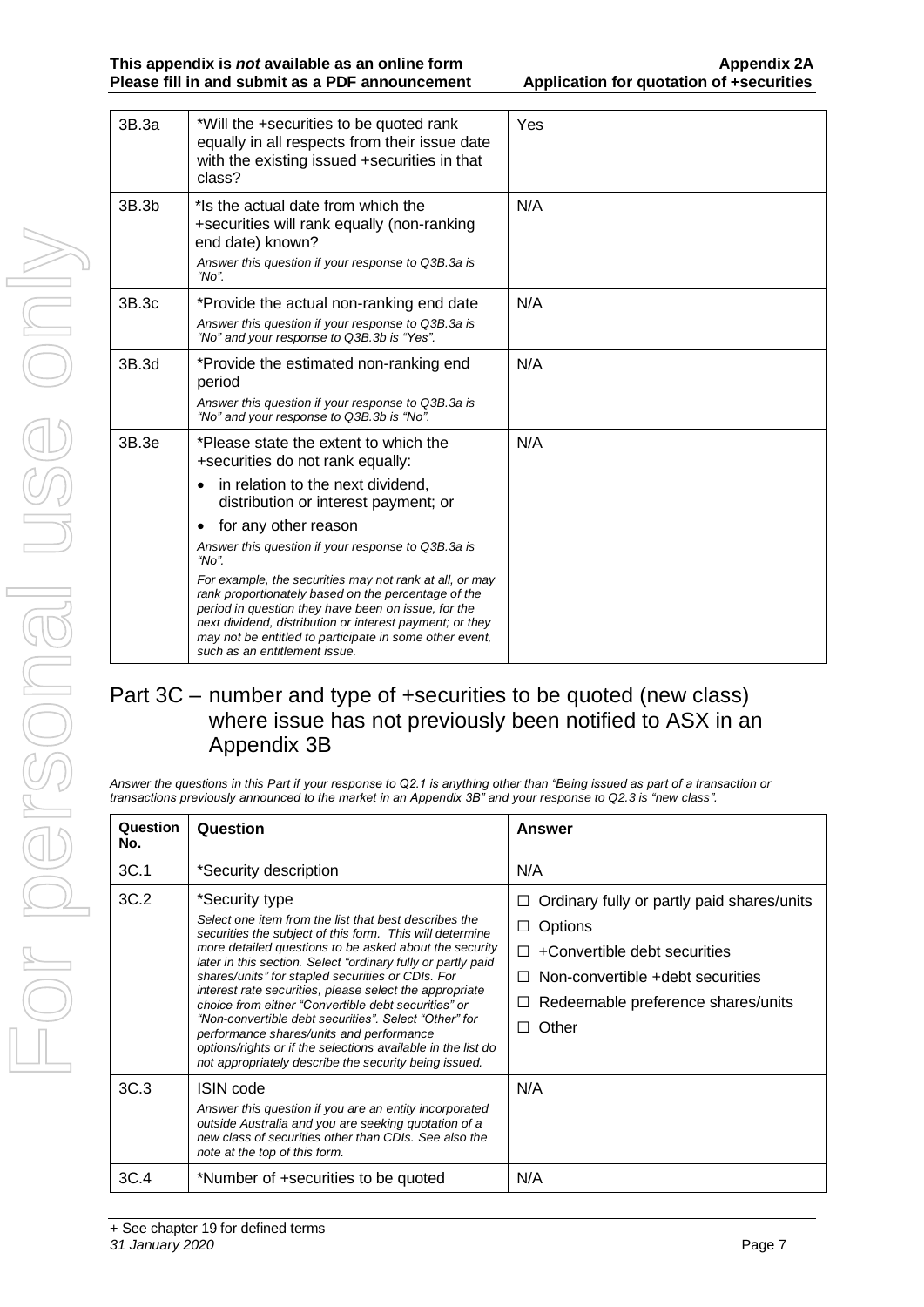| 3C.5a | *Will all the +securities issued in this class<br>rank equally in all respects from the issue<br>date?                                                                                                                                                                                                                                                                                                                                                                                                                                                                                      | N/A |
|-------|---------------------------------------------------------------------------------------------------------------------------------------------------------------------------------------------------------------------------------------------------------------------------------------------------------------------------------------------------------------------------------------------------------------------------------------------------------------------------------------------------------------------------------------------------------------------------------------------|-----|
| 3C.5b | *Is the actual date from which the<br>+securities will rank equally (non-ranking<br>end date) known?<br>Answer this question if your response to Q3C.5a is<br>"No".                                                                                                                                                                                                                                                                                                                                                                                                                         | N/A |
| 3C.5c | *Provide the actual non-ranking end date<br>Answer this question if your response to Q3C.5a is<br>"No" and your response to Q3C.5b is "Yes".                                                                                                                                                                                                                                                                                                                                                                                                                                                | N/A |
| 3C.5d | *Provide the estimated non-ranking end<br>period<br>Answer this question if your response to Q3C.5a is<br>"No" and your response to Q3C.5b is "No".                                                                                                                                                                                                                                                                                                                                                                                                                                         | N/A |
| 3C.5e | *Please state the extent to which the<br>+securities do not rank equally:<br>in relation to the next dividend,<br>distribution or interest payment; or<br>for any other reason<br>$\bullet$<br>Answer this question if your response to Q3C.5a is<br>"No".<br>For example, the securities may not rank at all, or may<br>rank proportionately based on the percentage of the<br>period in question they have been on issue, for the<br>next dividend, distribution or interest payment; or they<br>may not be entitled to participate in some other event,<br>such as an entitlement issue. | N/A |
| 3C.6  | Please attach a document or provide a URL<br>link for a document lodged with ASX setting<br>out the material terms of the +securities to<br>be quoted<br>You may cross-reference a disclosure document, PDS,<br>information memorandum, investor presentation or<br>other announcement with this information provided it<br>has been released to the ASX Market Announcements<br>Platform.                                                                                                                                                                                                  | N/A |
| 3C.7  | *Have you received confirmation from ASX<br>that the terms of the +securities are<br>appropriate and equitable under listing rule<br>6.1?<br>Answer this question only if you are an ASX Listing.<br>(ASX Foreign Exempt Listings and ASX Debt Listings<br>do not have to answer this question).<br>If your response is "No" and the securities have any<br>unusual terms, you should approach ASX as soon as<br>possible for confirmation under listing rule 6.1 that the<br>terms are appropriate and equitable.                                                                          | N/A |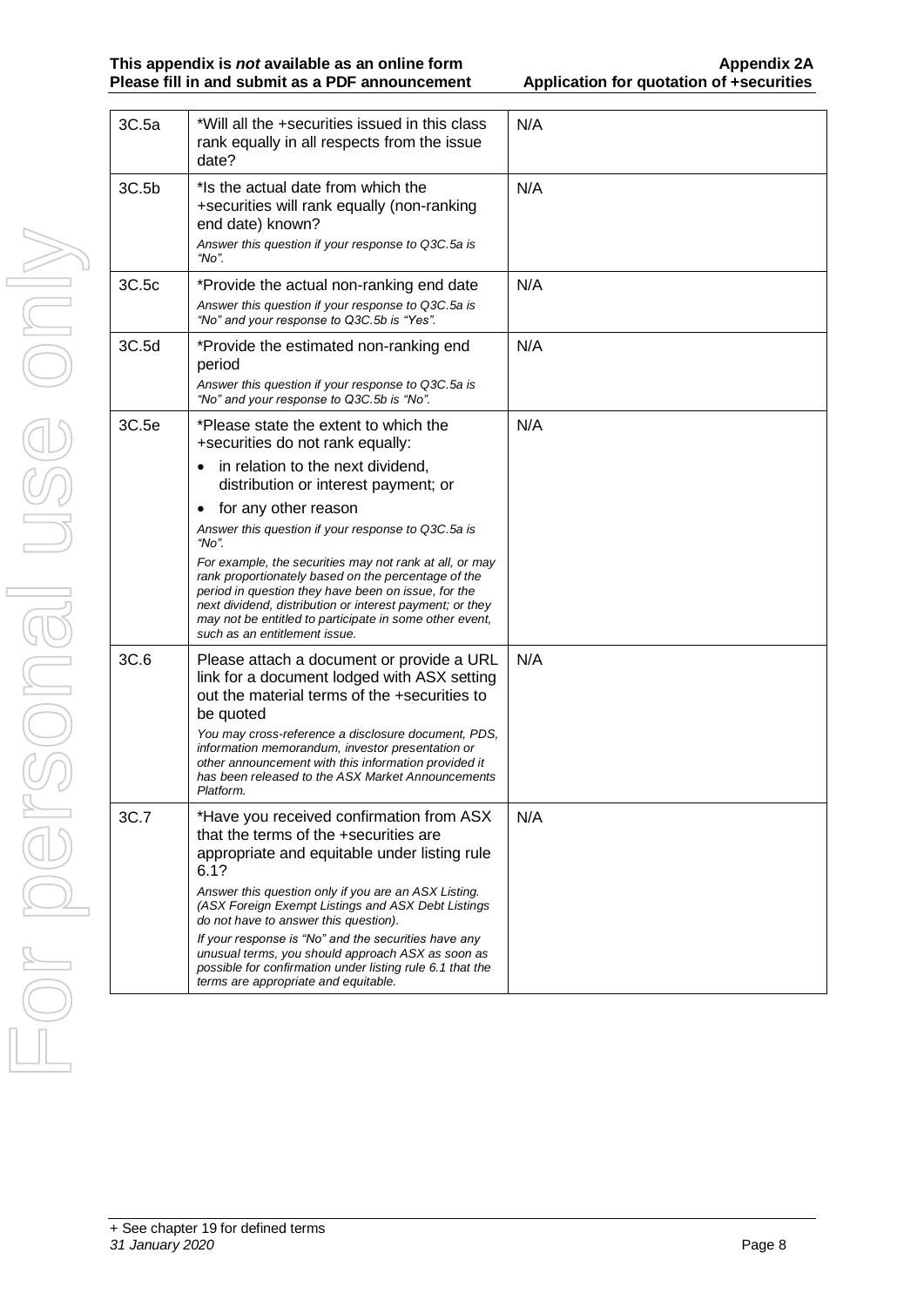| 3C.8  | *Provide a distribution schedule for the new +securities according to the categories set out<br>in the left hand column – including the number of recipients and the total percentage of the<br>new +securities held by the recipients in each category.                                                                                                                                                                                                                                                                                                                   |                   |     |                                         |
|-------|----------------------------------------------------------------------------------------------------------------------------------------------------------------------------------------------------------------------------------------------------------------------------------------------------------------------------------------------------------------------------------------------------------------------------------------------------------------------------------------------------------------------------------------------------------------------------|-------------------|-----|-----------------------------------------|
|       | Number of +securities held                                                                                                                                                                                                                                                                                                                                                                                                                                                                                                                                                 | Number of holders |     | Total percentage of<br>+securities held |
|       | $1 - 1,000$                                                                                                                                                                                                                                                                                                                                                                                                                                                                                                                                                                |                   |     |                                         |
|       | $1,001 - 5,000$                                                                                                                                                                                                                                                                                                                                                                                                                                                                                                                                                            |                   |     |                                         |
|       | $5,001 - 10,000$                                                                                                                                                                                                                                                                                                                                                                                                                                                                                                                                                           |                   |     |                                         |
|       | $10,001 - 100,000$                                                                                                                                                                                                                                                                                                                                                                                                                                                                                                                                                         |                   |     |                                         |
|       | 100,001 and over                                                                                                                                                                                                                                                                                                                                                                                                                                                                                                                                                           |                   |     |                                         |
|       | Answer this question only if you are an ASX Listing (ASX Foreign Exempt Listings and ASX Debt Listings do not<br>have to answer this question) and the securities to be quoted have already been issued.<br>Note: if the securities to be quoted have not yet been issued, under listing rule 3.10.5, you will need to provide to<br>ASX a list of the 20 largest recipients of the new +securities, and the number and percentage of the new<br>+securities received by each of those recipients, and a distribution schedule for the securities when they are<br>issued. |                   |     |                                         |
| 3C.9a | Ordinary fully or partly paid shares/units details<br>Answer the questions in this section if you selected this security type in your response to Question 3C.2.                                                                                                                                                                                                                                                                                                                                                                                                           |                   |     |                                         |
|       | *+Security currency                                                                                                                                                                                                                                                                                                                                                                                                                                                                                                                                                        |                   | N/A |                                         |
|       | This is the currency in which the face amount of an<br>issue is denominated. It will also typically be the<br>currency in which distributions are declared.                                                                                                                                                                                                                                                                                                                                                                                                                |                   |     |                                         |
|       | *Will there be CDIs issued over the<br>+securities?                                                                                                                                                                                                                                                                                                                                                                                                                                                                                                                        |                   | N/A |                                         |
|       | *CDI ratio                                                                                                                                                                                                                                                                                                                                                                                                                                                                                                                                                                 |                   | N/A |                                         |
|       | Answer this question if you answered "Yes" to the<br>previous question. This is the ratio at which CDIs can<br>be transmuted into the underlying security (e.g. 4:1<br>means 4 CDIs represent 1 underlying security<br>whereas 1:4 means 1 CDI represents 4 underlying<br>securities).                                                                                                                                                                                                                                                                                     |                   |     |                                         |
|       | *Is it a partly paid class of +security?                                                                                                                                                                                                                                                                                                                                                                                                                                                                                                                                   |                   | N/A |                                         |
|       | *Paid up amount: unpaid amount                                                                                                                                                                                                                                                                                                                                                                                                                                                                                                                                             |                   | N/A |                                         |
|       | Answer this question if answered "Yes" to the<br>previous question.                                                                                                                                                                                                                                                                                                                                                                                                                                                                                                        |                   |     |                                         |
|       | The paid up amount represents the amount of<br>application money and/or calls which have been paid<br>on any security considered 'partly paid'                                                                                                                                                                                                                                                                                                                                                                                                                             |                   |     |                                         |
|       | The unpaid amount represents the unpaid or yet to<br>be called amount on any security considered 'partly<br>paid'.                                                                                                                                                                                                                                                                                                                                                                                                                                                         |                   |     |                                         |
|       | The amounts should be provided per the security<br>currency (e.g. if the security currency is AUD, then<br>the paid up and unpaid amount per security in AUD).                                                                                                                                                                                                                                                                                                                                                                                                             |                   |     |                                         |
|       | *Is it a stapled +security?                                                                                                                                                                                                                                                                                                                                                                                                                                                                                                                                                |                   | N/A |                                         |
|       | This is a security class that comprises a number of<br>ordinary shares and/or ordinary units issued by<br>separate entities that are stapled together for the<br>purposes of trading.                                                                                                                                                                                                                                                                                                                                                                                      |                   |     |                                         |
| 3C.9b | <b>Option details</b>                                                                                                                                                                                                                                                                                                                                                                                                                                                                                                                                                      |                   |     |                                         |
|       | Answer the questions in this section if you selected this security type in your response to Question 3C.2.                                                                                                                                                                                                                                                                                                                                                                                                                                                                 |                   |     |                                         |
|       | *+Security currency                                                                                                                                                                                                                                                                                                                                                                                                                                                                                                                                                        |                   | N/A |                                         |
|       | This is the currency in which the exercise price is<br>payable.                                                                                                                                                                                                                                                                                                                                                                                                                                                                                                            |                   |     |                                         |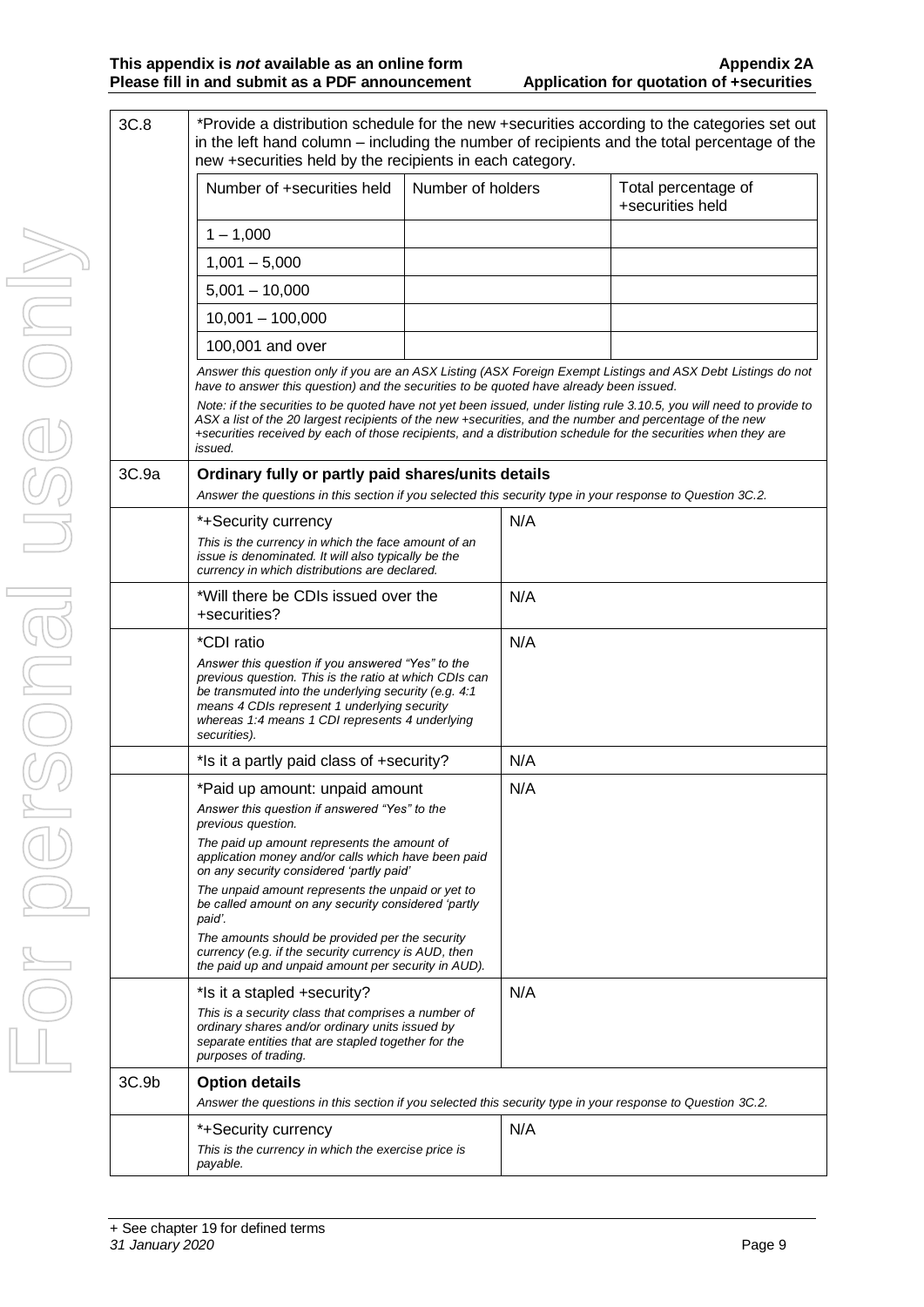|       | *Exercise price<br>The price at which each option can be exercised and<br>convert into the underlying security.<br>The exercise price should be provided per the<br>security currency (i.e. if the security currency is AUD,<br>the exercise price should be expressed in AUD).                                                                               | N/A                                                                                                         |
|-------|---------------------------------------------------------------------------------------------------------------------------------------------------------------------------------------------------------------------------------------------------------------------------------------------------------------------------------------------------------------|-------------------------------------------------------------------------------------------------------------|
|       | *Expiry date<br>The date on which the options expire or terminate.                                                                                                                                                                                                                                                                                            | N/A                                                                                                         |
|       | *Details of the number and type of<br>+security (including its ASX security code<br>if the +security is quoted on ASX) that will<br>be issued if an option is exercised<br>For example, if the option can be exercised to receive<br>one fully paid ordinary share with ASX security code<br>ABC, please insert "One fully paid ordinary share<br>(ASX:ABC)". | N/A                                                                                                         |
| 3C.9c | Details of non-convertible +debt securities, +convertible debt securities, or<br>redeemable preference shares/units<br>Answer the questions in this section if you selected one of these security types in your response to Question<br>3C.2.<br>Debt and Hybrid Securities" for further information on certain terms used in this section                    | Refer to Guidance Note 34 and the "Guide to the Naming Conventions and Security Descriptions for ASX Quoted |
|       | *Type of +security                                                                                                                                                                                                                                                                                                                                            | Simple corporate bond<br>$\Box$                                                                             |
|       | Select one item from the list                                                                                                                                                                                                                                                                                                                                 | Non-convertible note or bond                                                                                |
|       |                                                                                                                                                                                                                                                                                                                                                               | Convertible note or bond                                                                                    |
|       |                                                                                                                                                                                                                                                                                                                                                               | Preference share/unit                                                                                       |
|       |                                                                                                                                                                                                                                                                                                                                                               | Capital note<br>⊔                                                                                           |
|       |                                                                                                                                                                                                                                                                                                                                                               | <b>Hybrid security</b>                                                                                      |
|       |                                                                                                                                                                                                                                                                                                                                                               | Other                                                                                                       |
|       |                                                                                                                                                                                                                                                                                                                                                               |                                                                                                             |
|       | *+Security currency<br>This is the currency in which the face value of the<br>security is denominated. It will also typically be the<br>currency in which interest or distributions are paid.                                                                                                                                                                 | N/A                                                                                                         |
|       | Face value                                                                                                                                                                                                                                                                                                                                                    | N/A                                                                                                         |
|       | This is the principal amount of each security.                                                                                                                                                                                                                                                                                                                |                                                                                                             |
|       | The face value should be provided per the security<br>currency (i.e. if security currency is AUD, then the<br>face value per security in AUD).                                                                                                                                                                                                                |                                                                                                             |
|       | *Interest rate type                                                                                                                                                                                                                                                                                                                                           | Fixed rate<br>ш                                                                                             |
|       | Select one item from the list                                                                                                                                                                                                                                                                                                                                 | Floating rate<br>$\Box$                                                                                     |
|       | Select the appropriate interest rate type per the terms<br>of the security. Definitions for each type are provided                                                                                                                                                                                                                                            | Indexed rate<br>⊔                                                                                           |
|       | in the Guide to the Naming Conventions and Security                                                                                                                                                                                                                                                                                                           | Variable rate                                                                                               |
|       | Descriptions for ASX Quoted Debt and Hybrid<br>Securities                                                                                                                                                                                                                                                                                                     | Zero coupon/no interest                                                                                     |
|       |                                                                                                                                                                                                                                                                                                                                                               | Other                                                                                                       |
|       | Frequency of coupon/interest payments                                                                                                                                                                                                                                                                                                                         | Monthly<br>⊔                                                                                                |
|       | per year                                                                                                                                                                                                                                                                                                                                                      |                                                                                                             |
|       | Select one item from the list.                                                                                                                                                                                                                                                                                                                                | Quarterly                                                                                                   |
|       |                                                                                                                                                                                                                                                                                                                                                               | Semi-annual                                                                                                 |
|       |                                                                                                                                                                                                                                                                                                                                                               | Annual                                                                                                      |
|       |                                                                                                                                                                                                                                                                                                                                                               | No coupon/interest payments                                                                                 |
|       |                                                                                                                                                                                                                                                                                                                                                               | Other                                                                                                       |
|       | First interest payment date                                                                                                                                                                                                                                                                                                                                   | N/A                                                                                                         |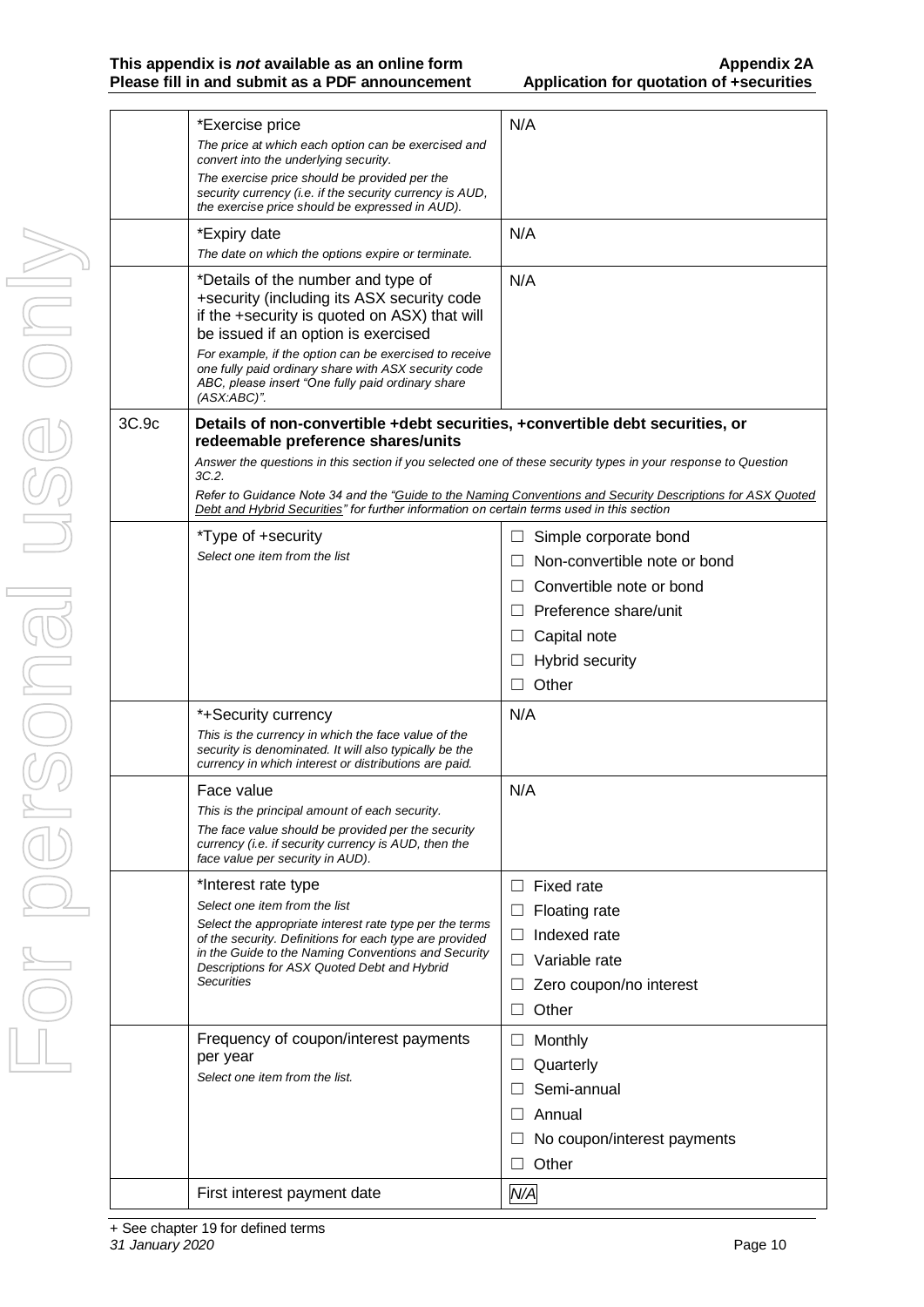| A response is not required if you have selected "No<br>coupon/interest payments" in response to the<br>question above on the frequency of coupon/interest<br>payments                                                                                                                                                                                                                                                                                                                                                                                                                                                                                        |                                                                                                          |
|--------------------------------------------------------------------------------------------------------------------------------------------------------------------------------------------------------------------------------------------------------------------------------------------------------------------------------------------------------------------------------------------------------------------------------------------------------------------------------------------------------------------------------------------------------------------------------------------------------------------------------------------------------------|----------------------------------------------------------------------------------------------------------|
| Interest rate per annum<br>Answer this question if the interest rate type is fixed.                                                                                                                                                                                                                                                                                                                                                                                                                                                                                                                                                                          | % p.a.                                                                                                   |
| * Is the interest rate per annum estimated<br>at this time?<br>Answer this question if the interest rate type is fixed.                                                                                                                                                                                                                                                                                                                                                                                                                                                                                                                                      | N/A                                                                                                      |
| If the interest rate per annum is estimated,<br>then what is the date for this information to<br>be announced to the market (if known)<br>Answer this question if the interest rate type is fixed<br>and your response to the previous question is "Yes".<br>Answer "Unknown" if the date is not known at this<br>time.                                                                                                                                                                                                                                                                                                                                      | N/A                                                                                                      |
| *Does the interest rate include a reference<br>rate, base rate or market rate (e.g. BBSW<br>or CPI)?<br>Answer this question if the interest rate type is<br>floating or indexed.                                                                                                                                                                                                                                                                                                                                                                                                                                                                            | N/A                                                                                                      |
| *What is the reference rate, base rate or<br>market rate?<br>Answer this question if the interest rate type is<br>floating or indexed and your response to the previous<br>question is "Yes".                                                                                                                                                                                                                                                                                                                                                                                                                                                                | N/A                                                                                                      |
| *Does the interest rate include a margin<br>above the reference rate, base rate or<br>market rate?<br>Answer this question if the interest rate type is<br>floating or indexed.                                                                                                                                                                                                                                                                                                                                                                                                                                                                              | N/A                                                                                                      |
| *What is the margin above the reference<br>rate, base rate or market rate (expressed<br>as a percent per annum)<br>Answer this question if the interest rate type is<br>floating or indexed and your response to the previous<br>question is "Yes".                                                                                                                                                                                                                                                                                                                                                                                                          | % p.a.                                                                                                   |
| *S128F of the Income Tax Assessment<br>Act status applicable to the +security<br>Select one item from the list<br>For financial products which are likely to give rise to a<br>payment to which s128F of the Income Tax<br>Assessment Act applies, ASX requests issuers to<br>confirm the s128F status of the security:<br>"s128F exempt" means interest payments are not<br>taxable to non-residents;<br>"Not s128F exempt" means interest payments are<br>$\bullet$<br>taxable to non-residents;<br>"s128F exemption status unknown" means the<br>$\bullet$<br>issuer is unable to advise the status;<br>"Not applicable" means s128F is not applicable to | s128F exempt<br>ப<br>Not s128F exempt<br>$\Box$<br>s128F exemption status unknown<br>Not applicable<br>L |
| this security<br>*Is the +security perpetual (i.e. no maturity                                                                                                                                                                                                                                                                                                                                                                                                                                                                                                                                                                                               | N/A                                                                                                      |
| date)?                                                                                                                                                                                                                                                                                                                                                                                                                                                                                                                                                                                                                                                       |                                                                                                          |
| *Maturity date<br>Answer this question if the security is not perpetual                                                                                                                                                                                                                                                                                                                                                                                                                                                                                                                                                                                      | N/A                                                                                                      |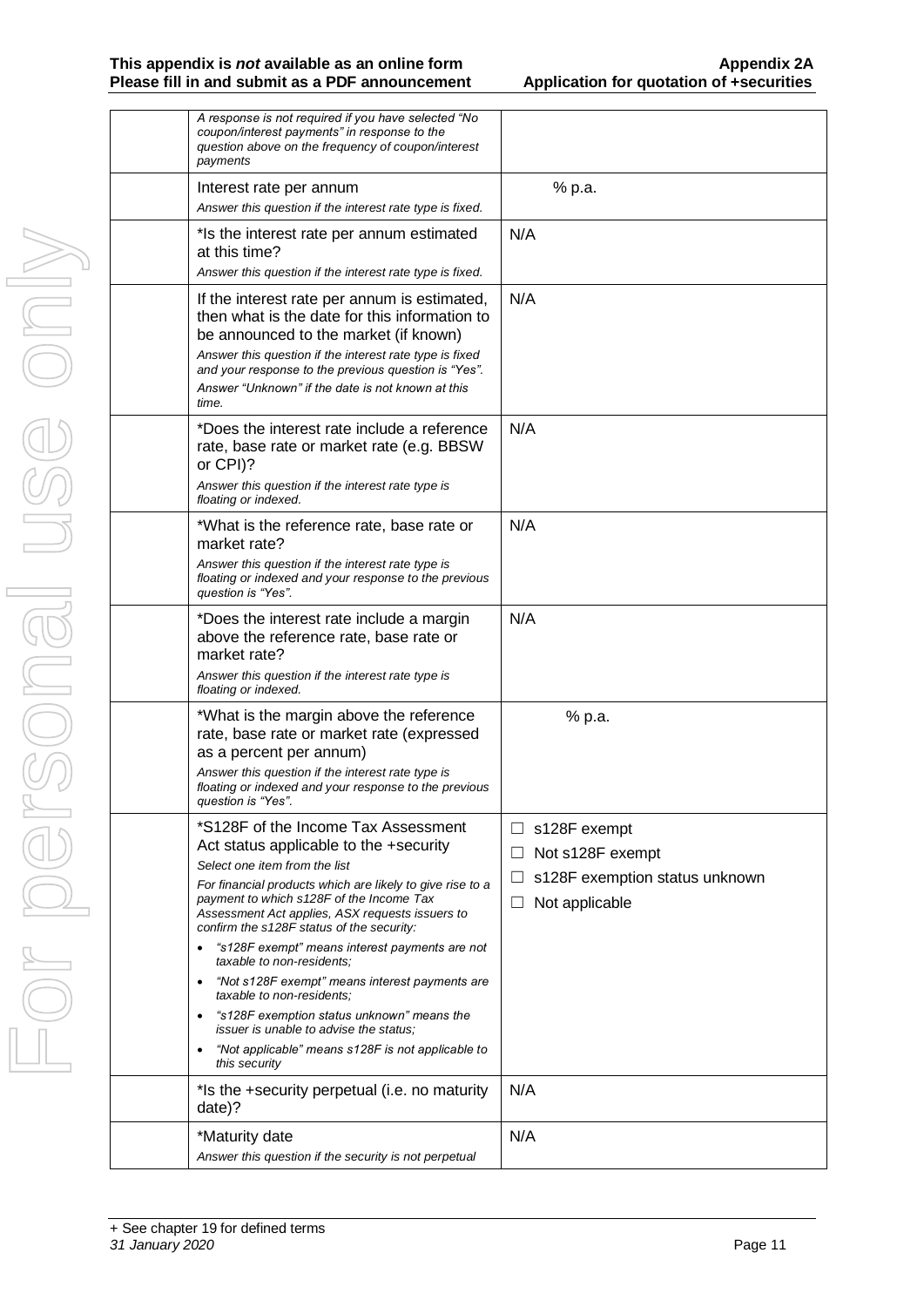#### **This appendix is** *not* **available as an online form Appendix 2A Please fill in and submit as a PDF announcement**

| *Select other features applicable to the<br>+security<br>Up to 4 features can be selected. Further information<br>is available in the Guide to the Naming Conventions<br>and Security Descriptions for ASX Quoted Debt and<br><b>Hybrid Securities.</b>                                                                                                                                                                                                                                                                                        | Simple<br>$\Box$<br>Subordinated<br>Secured<br>$\Box$<br>Converting<br>Ш<br>Convertible<br>П<br>Transformable<br>П<br>Exchangeable<br>$\Box$<br>Cumulative<br>П<br>Non-Cumulative<br>П<br>Redeemable<br>$\Box$<br>Extendable<br>$\Box$<br>Reset<br>$\Box$<br>Step-Down<br>$\Box$<br>Step-Up<br>$\Box$ |
|------------------------------------------------------------------------------------------------------------------------------------------------------------------------------------------------------------------------------------------------------------------------------------------------------------------------------------------------------------------------------------------------------------------------------------------------------------------------------------------------------------------------------------------------|-------------------------------------------------------------------------------------------------------------------------------------------------------------------------------------------------------------------------------------------------------------------------------------------------------|
|                                                                                                                                                                                                                                                                                                                                                                                                                                                                                                                                                | Stapled<br>None of the above                                                                                                                                                                                                                                                                          |
| *Is there a first trigger date on which a<br>right of conversion, redemption, call or put<br>can be exercised (whichever is first)?                                                                                                                                                                                                                                                                                                                                                                                                            | N/A                                                                                                                                                                                                                                                                                                   |
| *If yes, what is the first trigger date<br>Answer this question if your response to the previous<br>question is "Yes".                                                                                                                                                                                                                                                                                                                                                                                                                         | N/A                                                                                                                                                                                                                                                                                                   |
| Details of the number and type of +security<br>(including its ASX security code if the<br>+security is quoted on ASX) that will be<br>issued if the +securities to be quoted are<br>converted, transformed or exchanged<br>Answer this question if the security features include<br>"converting", "convertible", "transformable" or<br>"exchangeable".<br>For example, if the security can be converted into<br>1,000 fully paid ordinary shares with ASX security<br>code ABC, please insert "1,000 fully paid ordinary<br>shares (ASX:ABC)". | N/A                                                                                                                                                                                                                                                                                                   |

# Part 4 – Issue details

| Question<br>No.  | Question                                                                                                                                                                    | <b>Answer</b>     |
|------------------|-----------------------------------------------------------------------------------------------------------------------------------------------------------------------------|-------------------|
| 4.1              | *Have the +securities to be quoted been<br>issued yet?                                                                                                                      | Yes               |
| 4.1a             | *What was their date of issue?<br>Answer this question if your response to Q4.1 is<br>"Yes"                                                                                 | 24 September 2020 |
| 4.1 <sub>b</sub> | *What is their proposed date of issue?<br>Answer this question if your response to Q4.1 is "No".                                                                            |                   |
| 4.2              | *Are the +securities to be quoted being<br>issued for a cash consideration?<br>If the securities are being issued for nil cash<br>consideration, answer this question "No". | Yes               |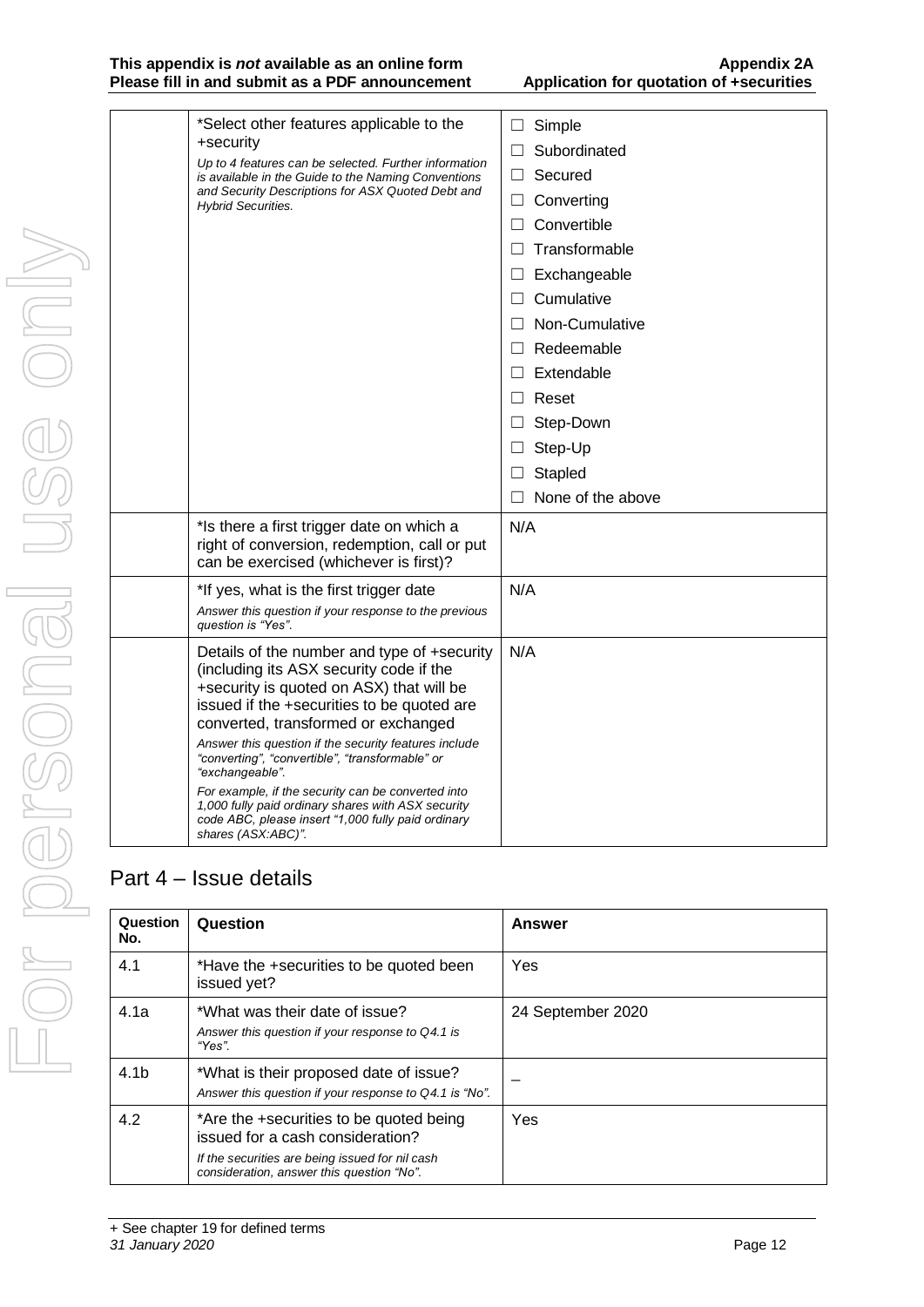| 4.2a             | *In what currency is the cash consideration<br>being paid                                                                                                        | <b>AUD</b> |
|------------------|------------------------------------------------------------------------------------------------------------------------------------------------------------------|------------|
|                  | For example, if the consideration is being paid in<br>Australian Dollars, state AUD.                                                                             |            |
|                  | Answer this question if your response to Q4.2 is<br>"Yes".                                                                                                       |            |
| 4.2 <sub>b</sub> | *What is the issue price per +security                                                                                                                           | \$0.018    |
|                  | Answer this question if your response to Q4.2 is "Yes"<br>and by reference to the issue currency provided in<br>your response to Q4.2a.                          |            |
|                  | Note: you cannot enter a nil amount here. If the<br>securities are being issued for nil cash consideration,<br>answer Q4.2 as "No" and complete Q4.2c and Q4.2d. |            |
| 4.2c             | Please describe the consideration being<br>provided for the +securities to be quoted<br>Answer this question if your response to Q4.2 is "No".                   | N/A        |
| 4.2 <sub>d</sub> | Please provide an estimate (in AUD) of the<br>value of the consideration being provided<br>per +security for the +securities to be<br>quoted                     | N/A        |
|                  | Answer this question if your response to Q4.2 is "No".                                                                                                           |            |
| 4.3              | Any other information the entity wishes to<br>provide about the issue                                                                                            |            |

# Part 5 – Issued capital following quotation

Following the quotation of the +securities the subject of this application, the issued capital of the entity will comprise:

*Note: the figures provided in the tables in sections 5.1 and 5.2 below are used to calculate the total market capitalisation of the entity published by ASX from time to time. Please make sure you include in the relevant table each class of securities issued by the entity.*

*If you have quoted CHESS Depository Interests (CDIs) issued over your securities, include them in the table in section 5.1 and include in the table in section 5.2 any securities that do not have CDIs issued over them (and therefore are not quoted on ASX). Restricted securities should only be included in the table in section 5.1 if you are applying to have them quoted because the escrow period for the securities has expired or is about to expire. Otherwise include them in the table in section 5.2.*

5.1 \***Quoted +securities** (total number of each +class of +securities quoted on ASX following the +quotation of the +securities the subject of this application)

| ASX security code and description |                                                                    | Total number of +securities on issue |
|-----------------------------------|--------------------------------------------------------------------|--------------------------------------|
| (PMY)                             | Ordinary fully paid shares                                         | 3,462,729,734                        |
| (PMYO)                            | Quoted Options exercisable at \$0.015<br>expiring 21 November 2020 | 351,202,759                          |
|                                   |                                                                    |                                      |
|                                   |                                                                    |                                      |
|                                   |                                                                    |                                      |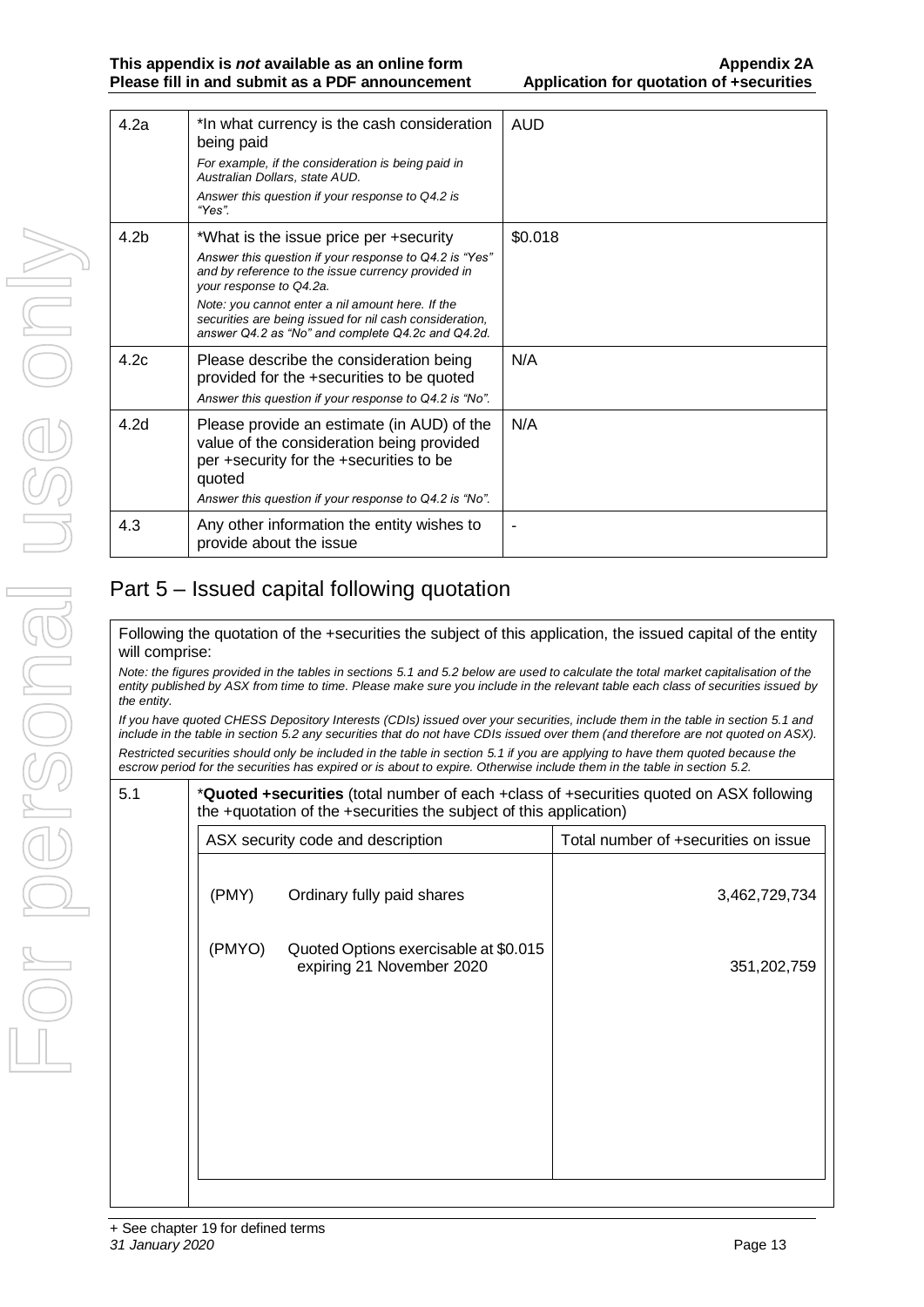| 5.2 | *Unquoted +securities (total number of each +class of +securities issued but not quoted<br>on ASX): |                                      |
|-----|-----------------------------------------------------------------------------------------------------|--------------------------------------|
|     | ASX security code and description                                                                   | Total number of +securities on issue |
|     | (PMYOPT3) Unquoted Options exercisable at<br>\$0.015 expiring 21 November 2020                      | 22,500,000                           |
|     | (PMYOPT4) Unquoted Options exercisable at<br>\$0.015 expiring 21 November 2020                      | 10,000,000                           |
|     | (PMYPERRB) Performance Rights Class "B"                                                             | 19,500,000                           |
|     | (PMYPERRC)<br>Performance Rights Class "C"                                                          | 20,000,000                           |
|     | (PMYPERRD)<br>Performance Rights Class "D"                                                          | 4,000,000                            |
|     |                                                                                                     |                                      |

## Part 6 – Other Listing Rule requirements

*The questions in this Part should only be answered if you are an ASX Listing (ASX Foreign Exempt Listings and ASX Debt Listings do not need to complete this Part) and:*

- *your response to Q2.1 is "Being issued under a dividend/distribution plan" and the response to Q2.2b.2 is "No"; or*
- *your response to Q2.1 is "Other".*

*Note that if your response to Q2.1 is "Being issued as part of a transaction or transactions previously announced to the market in an Appendix 3B", it is assumed that you will have provided the information referred to in this Part in the Appendix 3B.*

| Question<br>No.    | Question                                                                                                                                                                                                       | Answer |
|--------------------|----------------------------------------------------------------------------------------------------------------------------------------------------------------------------------------------------------------|--------|
| 6.1                | *Has the entity obtained, or is it obtaining,<br>+security holder approval for the issue<br>under listing rule 7.1?                                                                                            | N/A    |
| 6.1a               | *Date of meeting or proposed meeting to<br>approve the issue under listing rule 7.1<br>Answer this question if the response to Q6.1 is "Yes".                                                                  | N/A    |
| 6.1 <sub>b</sub>   | *Are any of the +securities being issued<br>without +security holder approval using the<br>entity's 15% placement capacity under<br>listing rule 7.1?<br>Answer this question if the response to Q6.1 is "No". | N/A    |
| 6.1 <sub>b.1</sub> | *How many +securities are being issued<br>without +security holder approval using the<br>entity's 15% placement capacity under<br>listing rule 7.1?                                                            | N/A    |
|                    | Answer this question if the response to Q6.1 is "No"<br>and the response to Q6.1b is "Yes".                                                                                                                    |        |
|                    | Please complete and separately send by email to your<br>ASX listings adviser a work sheet in the form of<br>Annexure B to Guidance Note 21 confirming the entity                                               |        |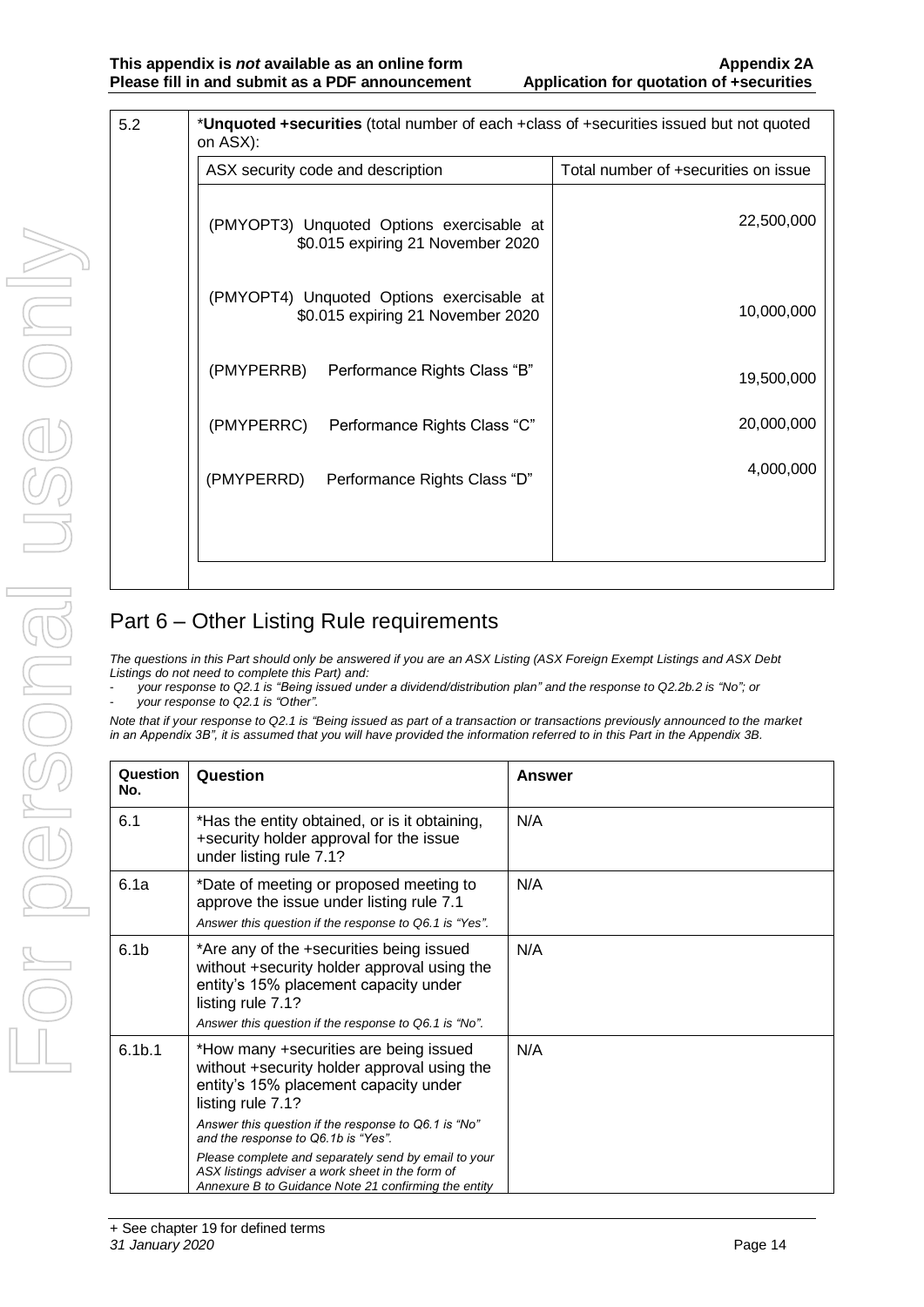| has the available capacity under listing rule 7.1 to<br>issue that number of securities.                                                                                          |                                                       |
|-----------------------------------------------------------------------------------------------------------------------------------------------------------------------------------|-------------------------------------------------------|
| *Are any of the +securities being issued<br>without +security holder approval using the<br>entity's additional 10% placement capacity<br>under listing rule 7.1A (if applicable)? | N/A                                                   |
|                                                                                                                                                                                   | Answer this question if the response to Q6.1 is "No". |